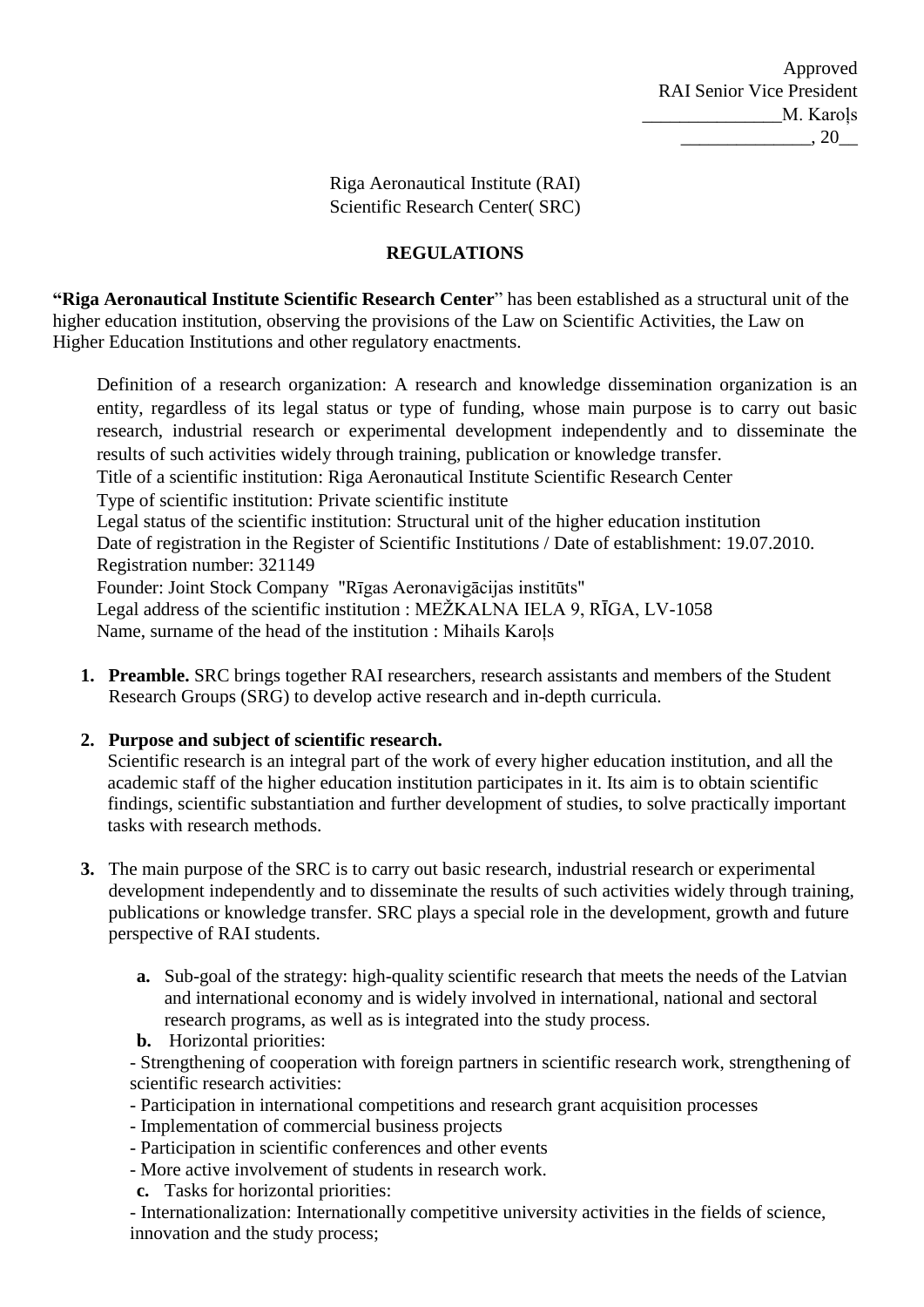- Interdisciplinarity: Cooperation between different sectors and specializations as a basis for the creation of new and innovative products and modern study content;

- Organizational efficiency that ensures development and modern study and research processes.

- **4.** The main objective of SRC in the development of science and research at RAI is to increase the competitiveness of the higher education institution by creating a strong science infrastructure and human resources base, strengthening cooperation between science and business, developing the transfer of research results to business, thus contributing to Latvia's strategic development goals.
- **5. SRC objectives:** to increase and strengthen the quality of education in RAI. To develop and improve the scientific activity of RAI. To support the most capable and purposeful students, to involve them in SRG. To direct and promote the use of students' creative potential in personal, scientific and practical self-realization.

### **6. SRC tasks:**

**a.** Implementation of study and research goals at RAI, actively involving lecturers and students in creative research activities.

**b.**In-depth integration of theoretical knowledge in the practical professional activity of a future RAI graduate.

### **7. SRC working methodology:**

**a.**In parallel with the studies, the SRC participants develop specific scientific topics and issues in detail and in depth during all study courses. The methodology has the direction of the project, i.e. a group of several people implements an ambitious scientific-practical task - a project for a long period of time. It is an independent integration of scientific, business, educational and practical work.

### **8. SRC directions of activity:**

- Research on aviation transportation and transport systems.
- Transport management optimization.
- Algorithms and programming of civil aviation tasks, IT technology in aviation.
- Air traffic control technology.
- Introduction of a global geodetic coordinate system in civil aviation and development of an aeronautical information management target program.
- Development of aviation phraseology.
- Airline safety level management system.
- Aviation safety regulation calculations.
- Non-destructive testing methods.
- Signal transmission modeling of local transport systems.
- Symmetry check in **PLC** channels.
- **VHDL** description check based on channel emulator.
- Composite materials.
- Heat engines.
- Aerodynamic calculations.
- Wind generators.
- Hydraulic calculations.
- The human factor in aviation.
- Aviation legislation.
- Collaboration model.
- Latvian National Innovation System.
- Smarthub for marine monitoring.
- Delivery of bioresources.
- UAS, CALS and Blockchain technologies.
- Unmanned aerial vehicle systems.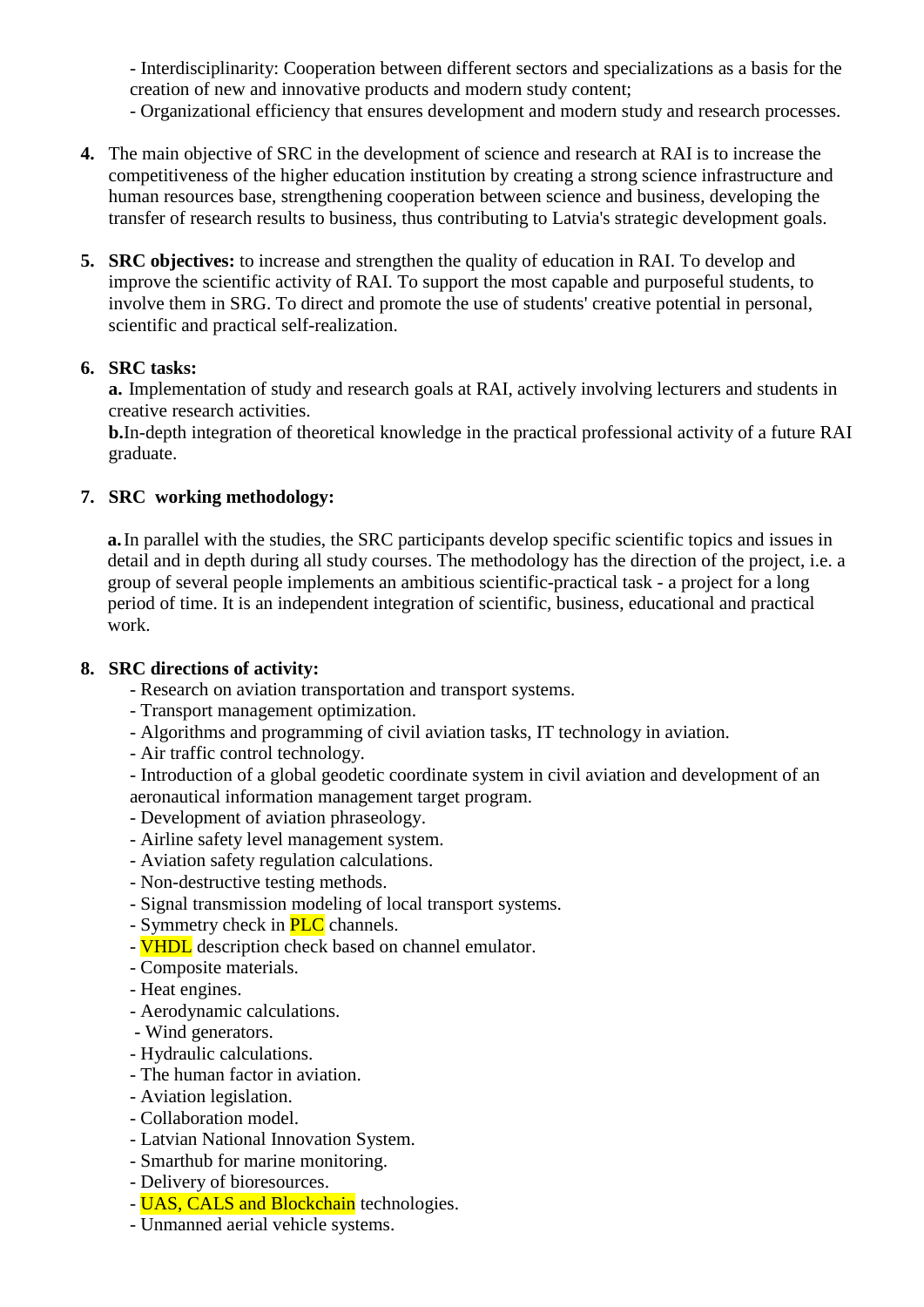- 3D modeling.

# **9. SRC topics for action:**

**a.**Development of RAI high-speed internet based on optoelectronics. Establishment of the highspeed Internet of the Riga Aeronautical Institute to ensure the installation of an ergonomic learning environment and the introduction of ICT solutions;

**b.**Development and implementation of the Scientific HUB hardware and software package to improve the quality of training for certified / licensed aviation and transport professionals; **c.** Reaping the benefits of alternative energy in education to develop the digital economy, reduce electricity costs and reduce CO2 emissions;

**d.**Air traffic control system research based on the use of a simulator;

**e.** Smarthub for marine monitoring and bioresource delivery using UAS, CALS and Blockchain technologies - SmartHubMarBioSup.

**f.** Development of an air traffic control simulator based on virtual reality systems.

**g.**Development of 3D modeling complex.

**h.**Development of hardware and software complex for unmanned aircraft system design and modeling.

# **10. SRC participants:**

10.1. SRC elected scientific staff (leading researchers, researchers, research assistants), who are recruited in accordance with the rules developed by RAI.

10.2. SRC service and technical staff, which is approved by order of SRC director.

10.3. SRC SRG members approved by order of the RAI Director of Engineering Programs.

## **11. SRC types of activities:**

11.1. Scientific research activities of the academic staff elected by SRC and in-depth acquisition of study programs using the infrastructure of the Scientific Laboratory.

11.2 Scientific research activities required for the EU Grants competition, presentations, participation at conferences, olympiads.

11.3. Student research work groups, student project competitions.

## **12. Supervisors.**

12.1. The supervisor of each specific project or activity is determined by the order of the SRC director. The appointment of SRG supervisors, the organization, planning and control of group work are the responsibility of the RAI Director of Engineering Programs.

- **13. The organization, planning, methodological supervision and control of the work of SRC** is the responsibility of the RAI Director of Engineering Programs.
- **14. The technical support and control** of SRC's activities is the responsibility of the RAI Technical **Director**

## **15. Basic principles of SRC accounting policy**.

15.1. All financing, income and expenses from the activities of SRC are accounted for separately from the activities of RAI as the provision of services in the field of education. SRC's core business is noneconomic in nature, but some activities may also be of an economic nature. The main activity of SRC dominates over the other activities of a scientific institution. All income from SRC's core business is reinvested in SRC's core business.

15.2. RAI shareholders do not have privileged access to the research results generated by SRC. 15.3. The benefit derived from SRC's core business is not distributed in dividends, nor is it used to finance other business activities or non-business expenses (eg gifts, entertainment, etc.).

15.4. RAI uses the accounting software Jumis. The financial accounting system ensures the separation of revenues and direct costs by types of funds, structural units, projects, separate services and activities.